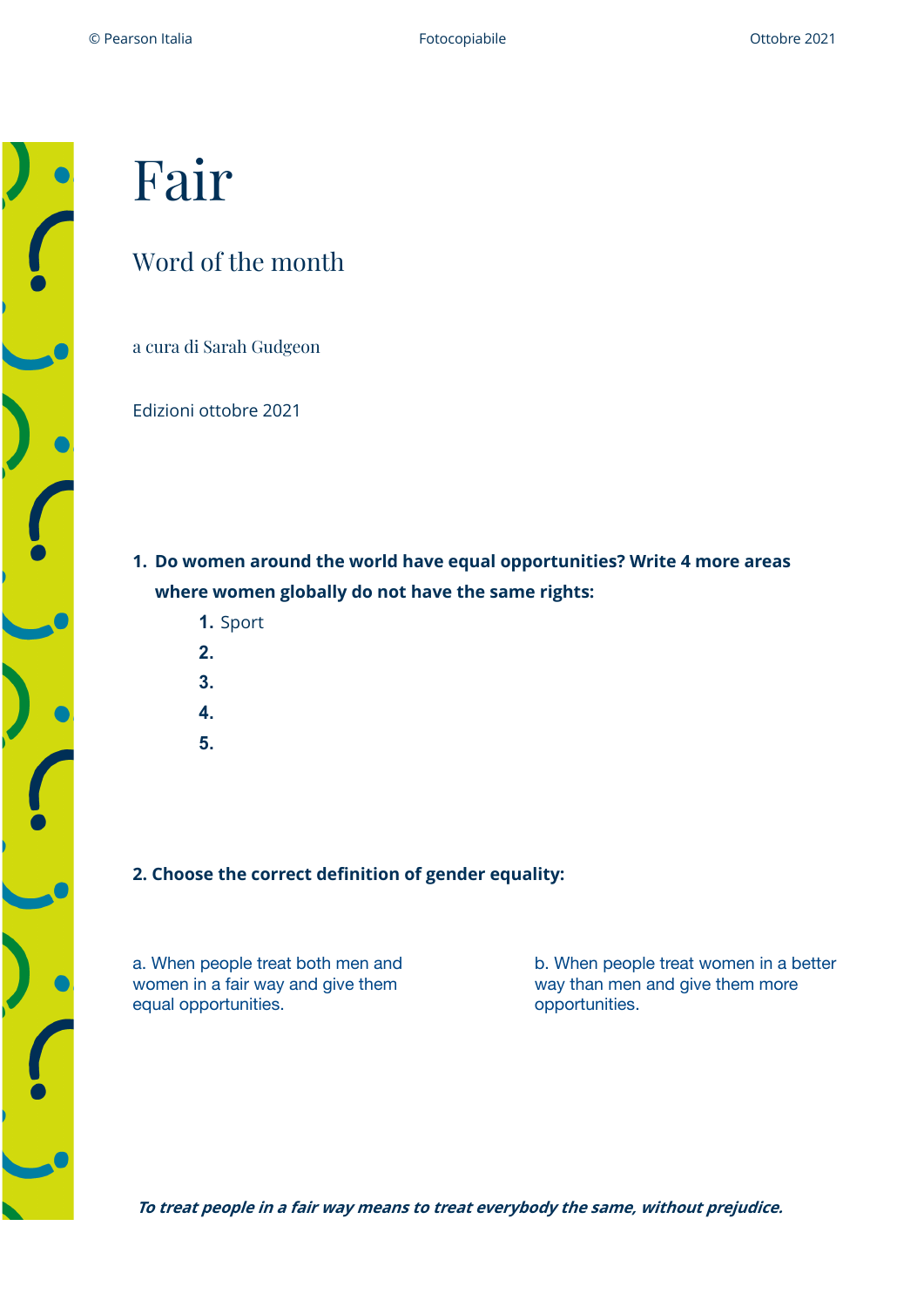

## **3.Complete the sentence.**

Employers must treat all their employees, men and women, in a \_\_\_\_\_\_\_\_\_\_\_way.

# **4. Write four more examples of employers treating female workers in a way that is not fair.**

- **a.** Paying female employees a lower salary
- **b.**
- **c.**
- **d.**
- **e.**

### **5. Write four more synonyms of 'fair'. Use a thesaurus to help you.**

- **1.** equal
- **2.**
- **3.**
- **4.**
- **5.**

**6. Write a slogan to promote the fair treatment of women around the world.**